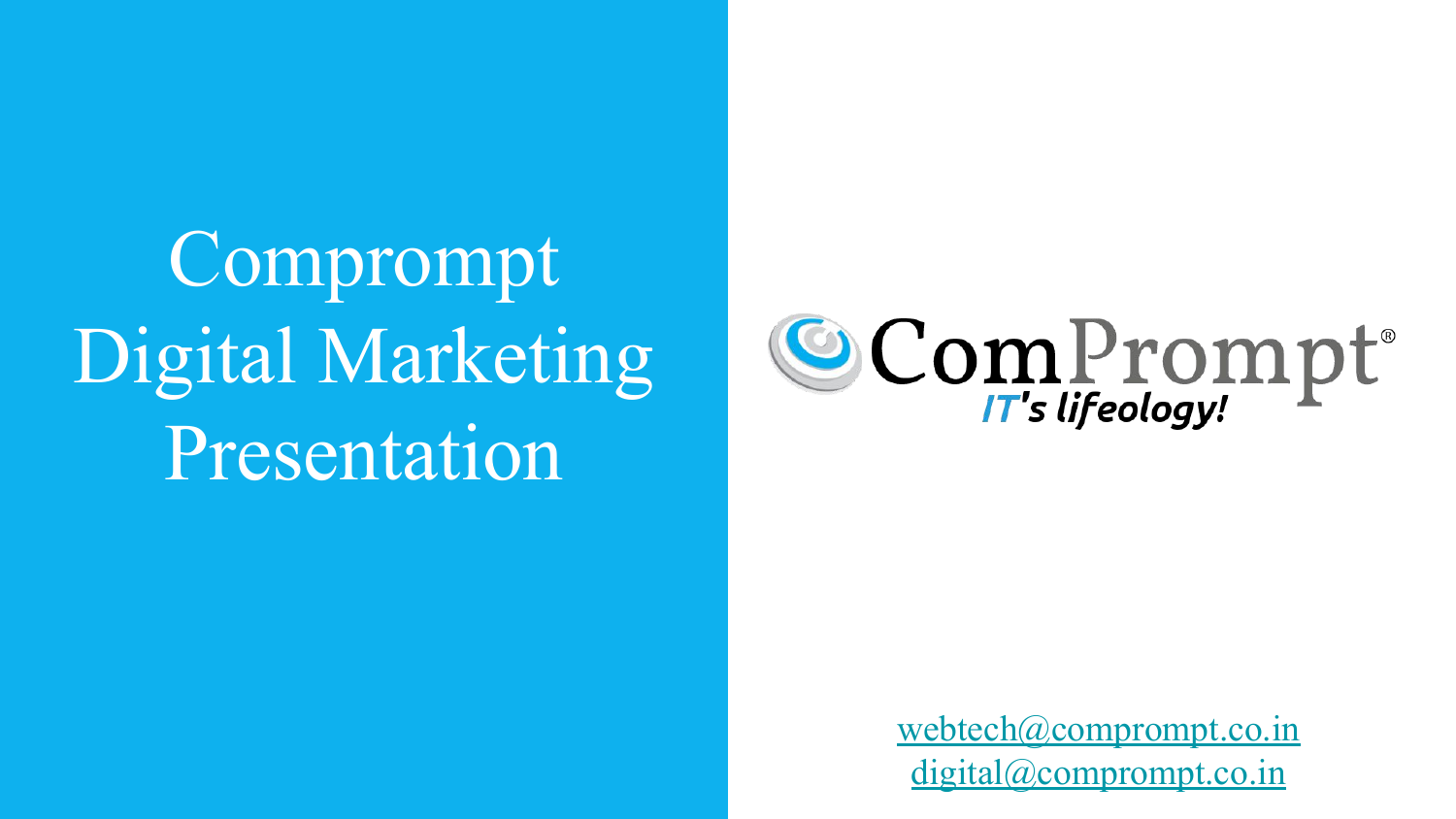#### Domain

Domain Registration / Renewal /Transfer Domain Security, theft protection / lock Domain Level Certificates Ensure Domain Ownership DNS Management Self Service Panel

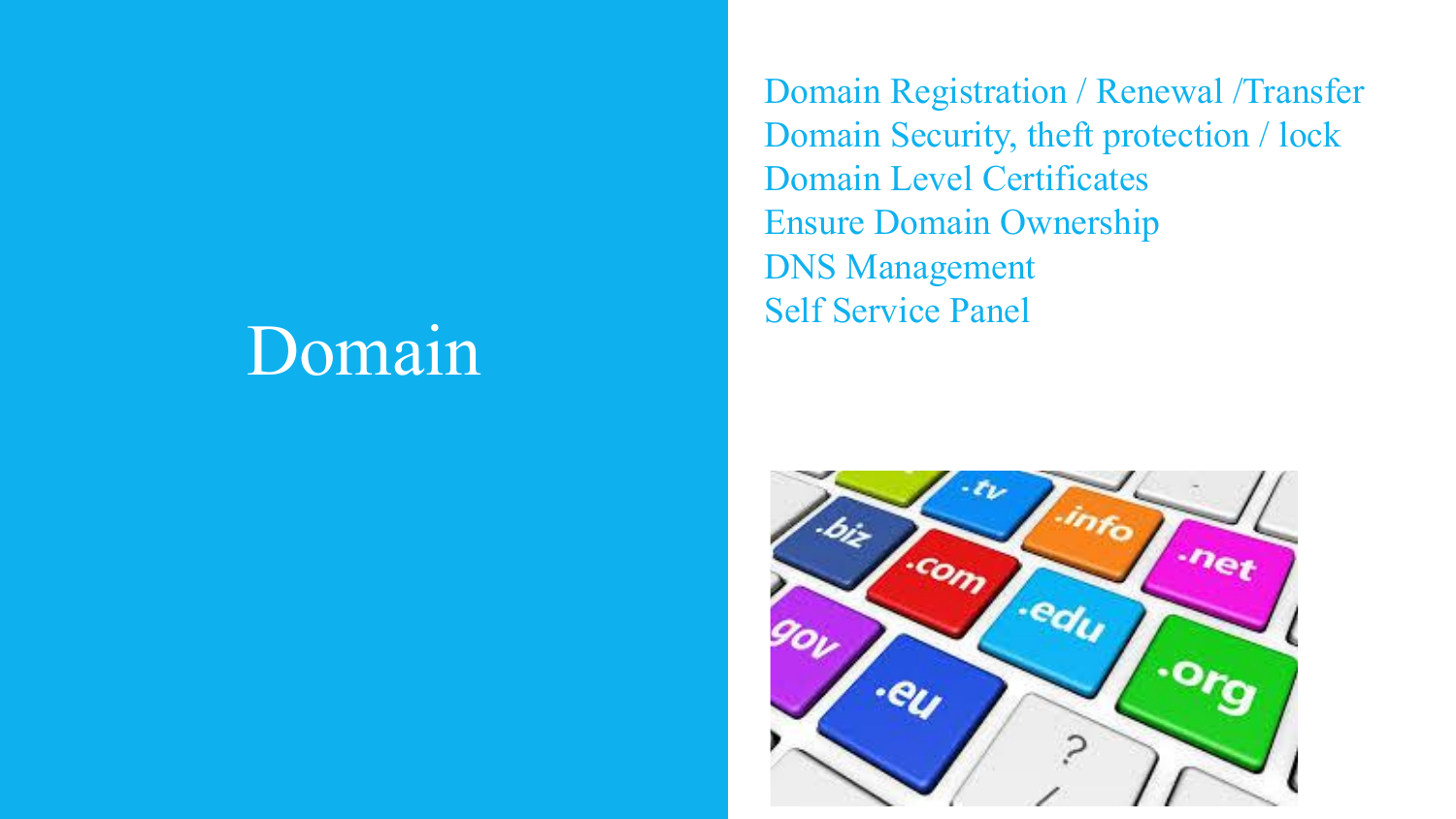## Web Design & Maintenance

Professional Looking Websites Drop Down Menu / Mega Menu Form submission to email and database Search within website Fastest Delivery CMS Driven Responsive Websites eCommerce Websites Live Chat Deployment CMS Security CMS Updates Theme Updates Plugin Updates Responsive Cross Browser Testing Speed Test Optimization Web Server Uptime Monitoring & Alert CDN 3rd Party API Integration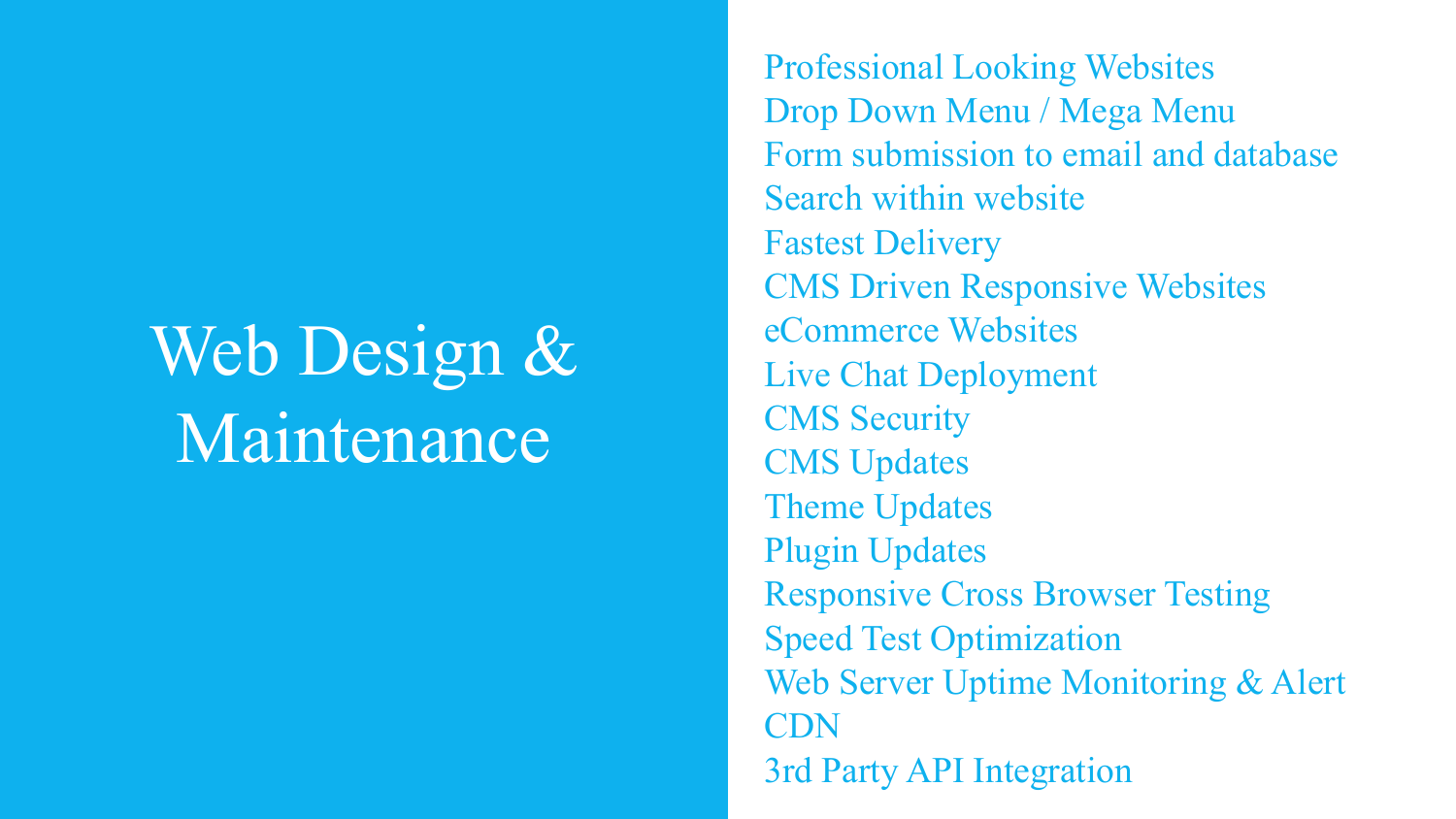## Hosting

Shared Hosting VPS Hosting Dedicated Hosting Cloud Infrastructure

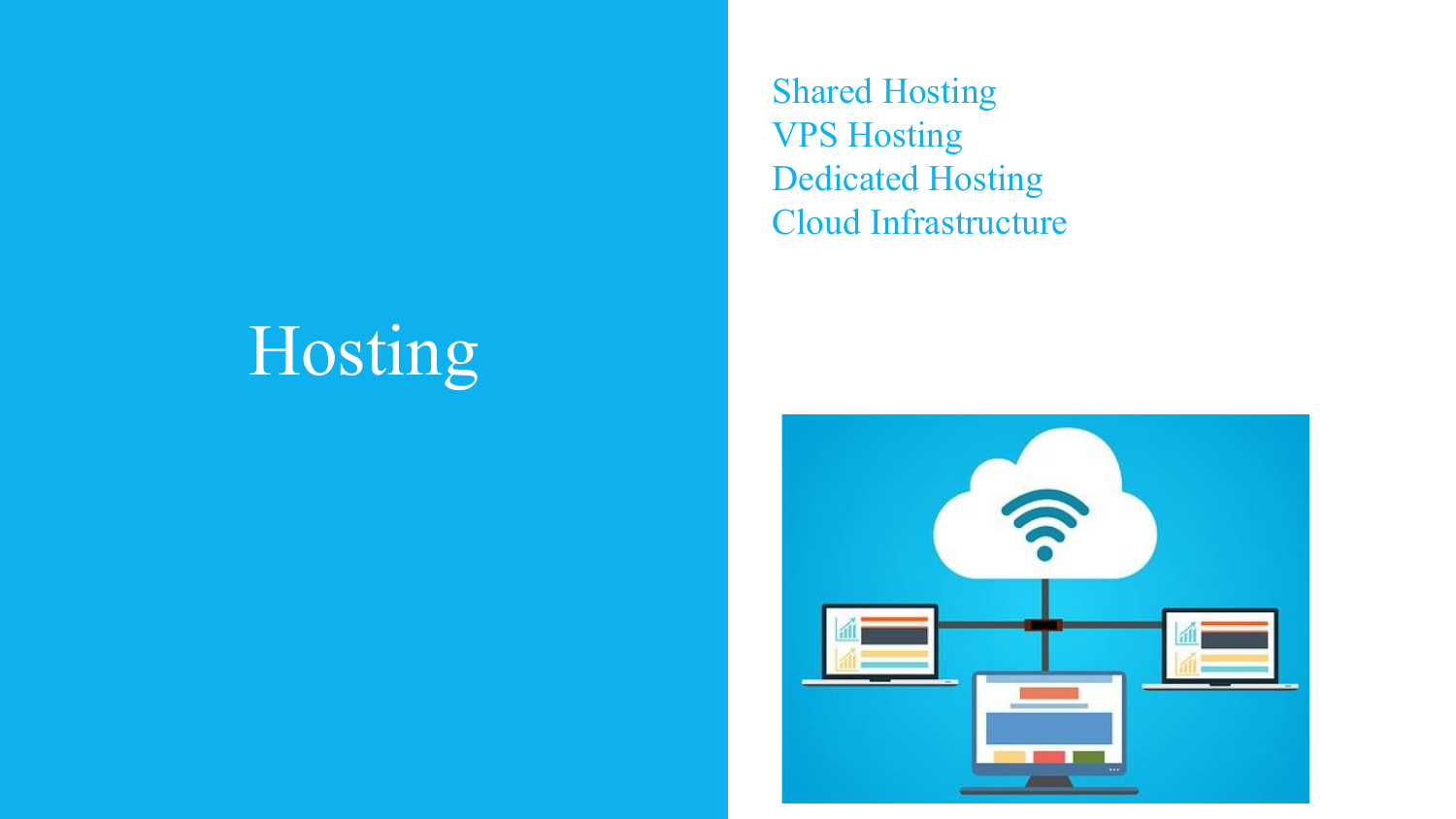#### SSL Certificate

Domain Validation Certificate Organization Validation Certificate Enterprise Validation Certificate

Wildcard Certificate Multi Domain Certificate IP base Certificate

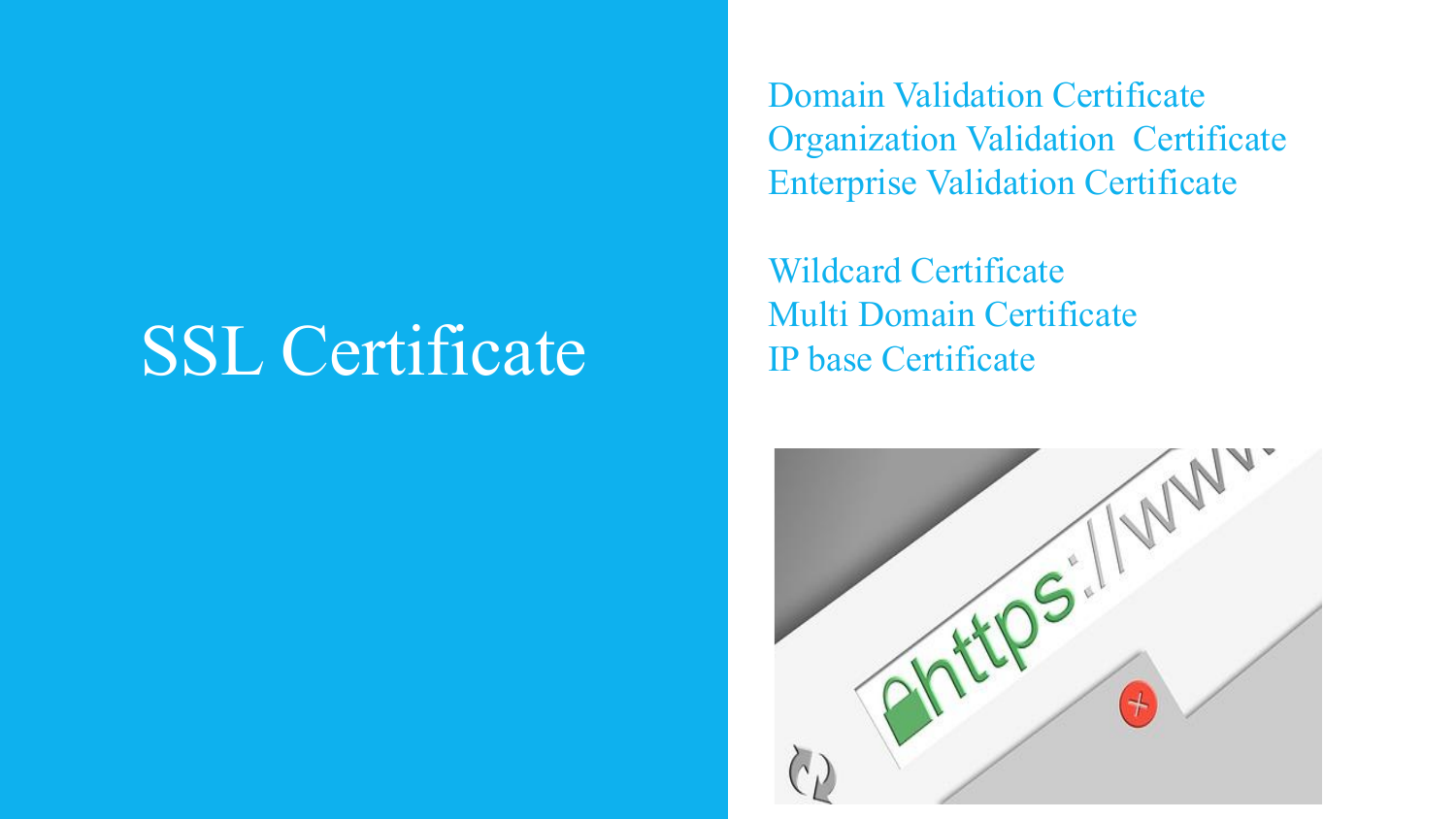#### Content Management

Suggesting Right format of content (Universal & Local)

Creating Proper Backend - CMS

Arranging, Managing and Portraying content as per need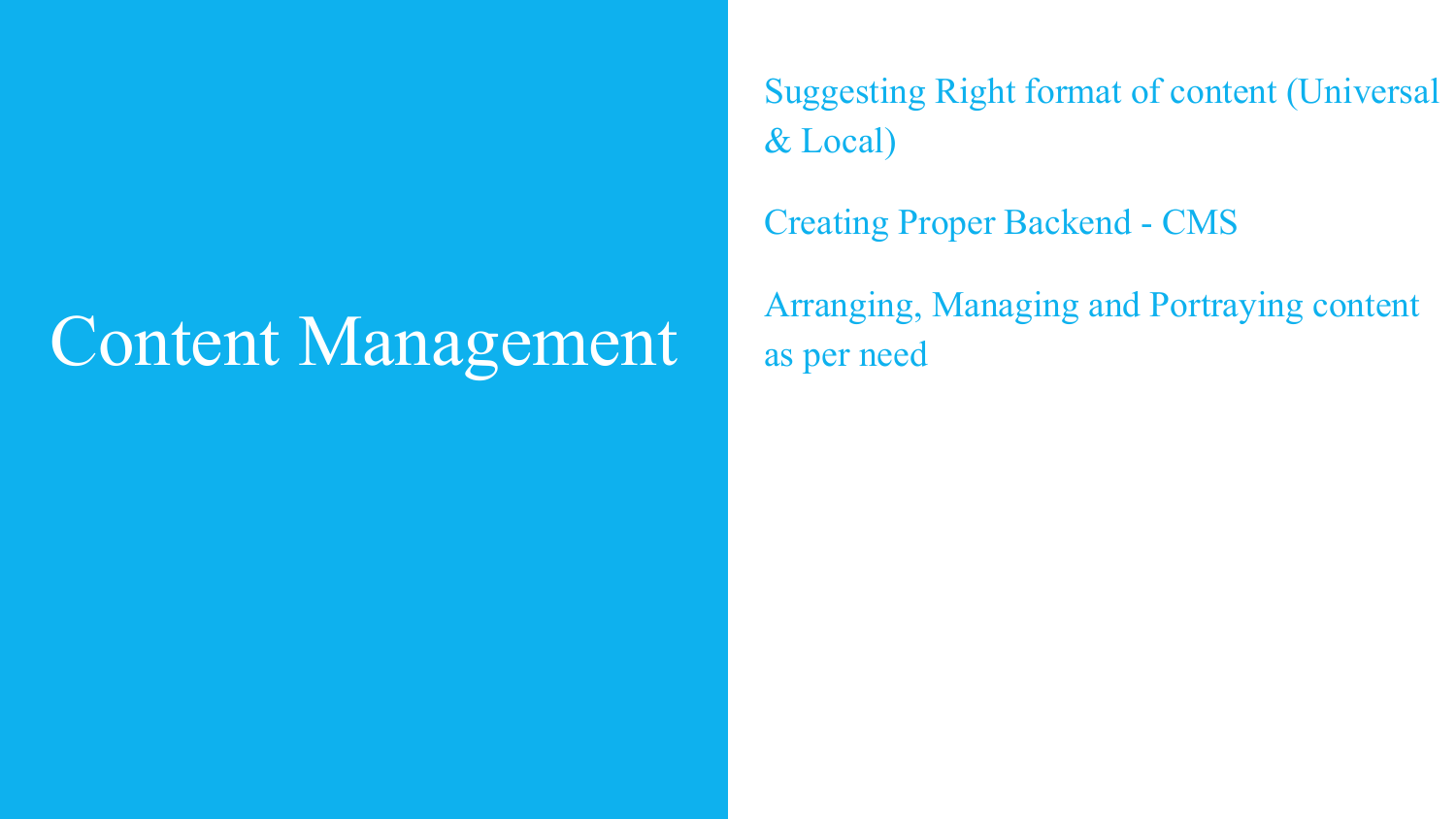## Writing & Translation

When you need something well-written and don't know how to get it, rely upon us.

We provide excellent writing for all requirements, from personal to professional and from print to web writing.

Our writing services cover gamut of needs: general writing, creative writing, media writing, online writing etc.

**Languages served - 40** All Leading Indian languages All Leading International languages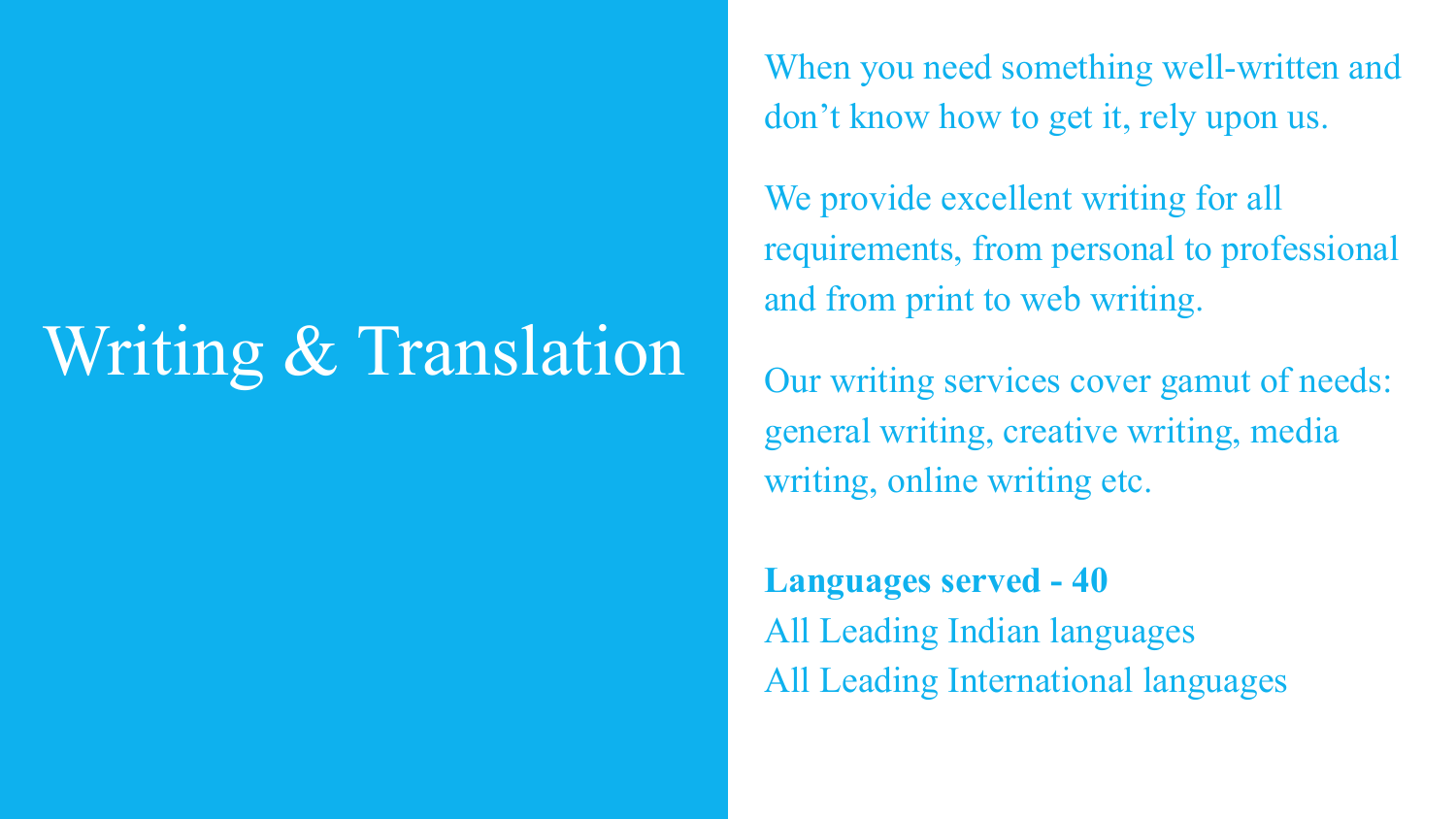# Creative Graphic Designing

For Social Media Marketing

For Email Campaign

For Website

Logo Designing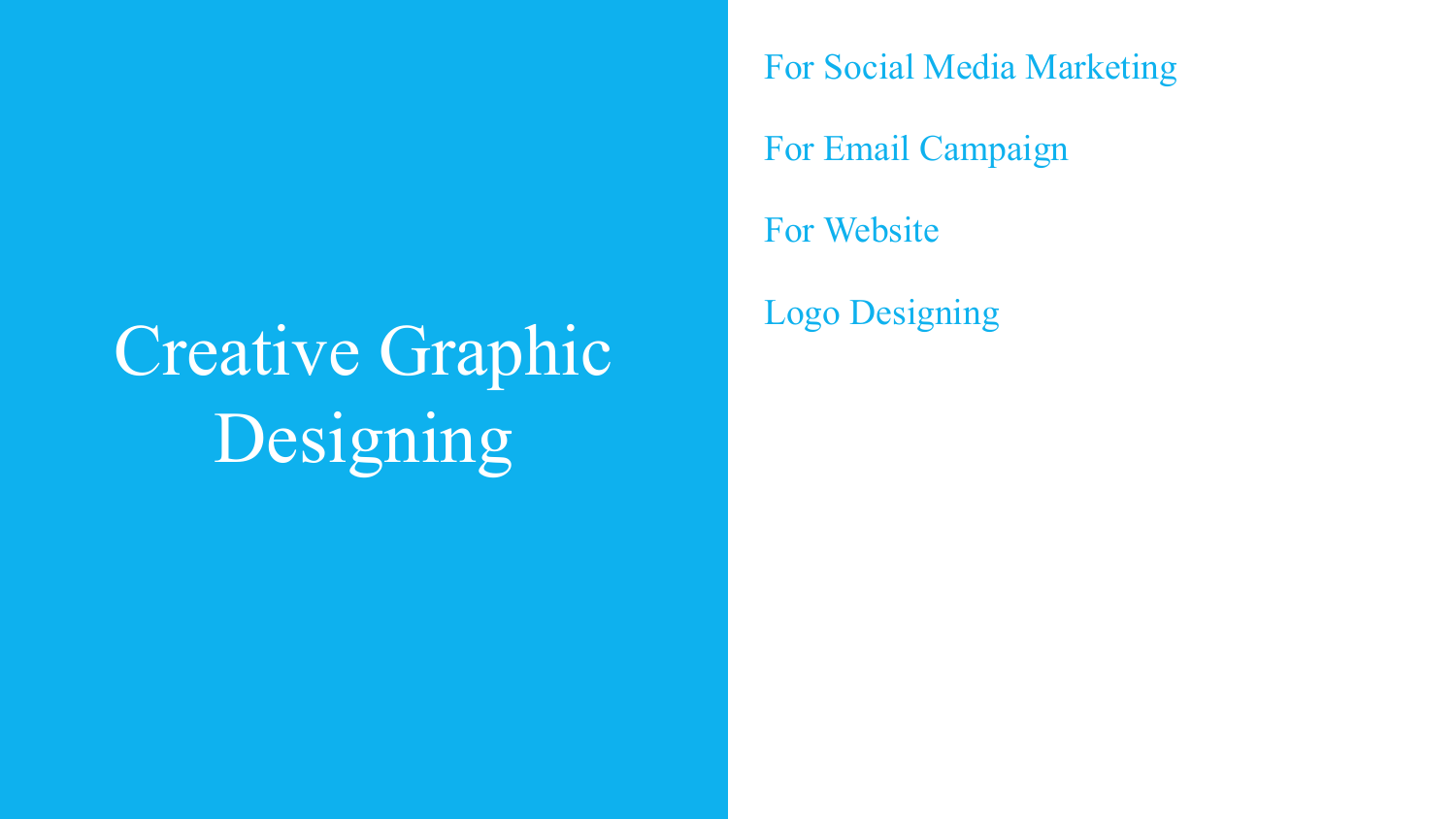### Video Creation

Promotional Videos

Education Videos

Vlogs

Video Shooting & Editing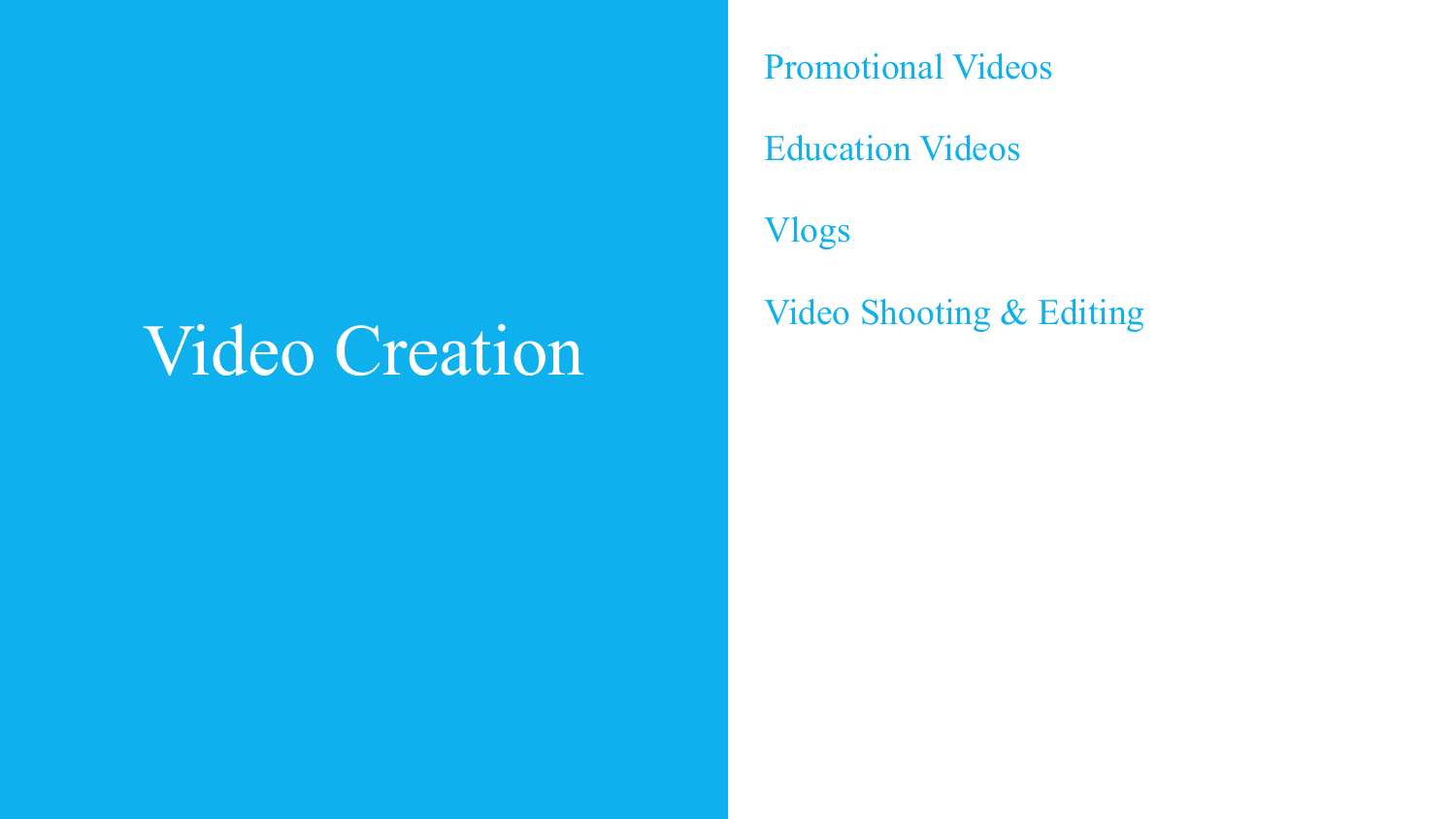# Short Term Digital Strategy

#### **Paid Promotions**

Google Ads - Text, Display, YouTube

Facebook Ads - Image, Carousel, Video, Lead **Generation** 

LinkedIn Ads - Image, Video & Lead **Generation** 

Instagram Ads - Image, Carousel, Video, Lead **Generation** 

3rd party publication & media blogs, PR activities.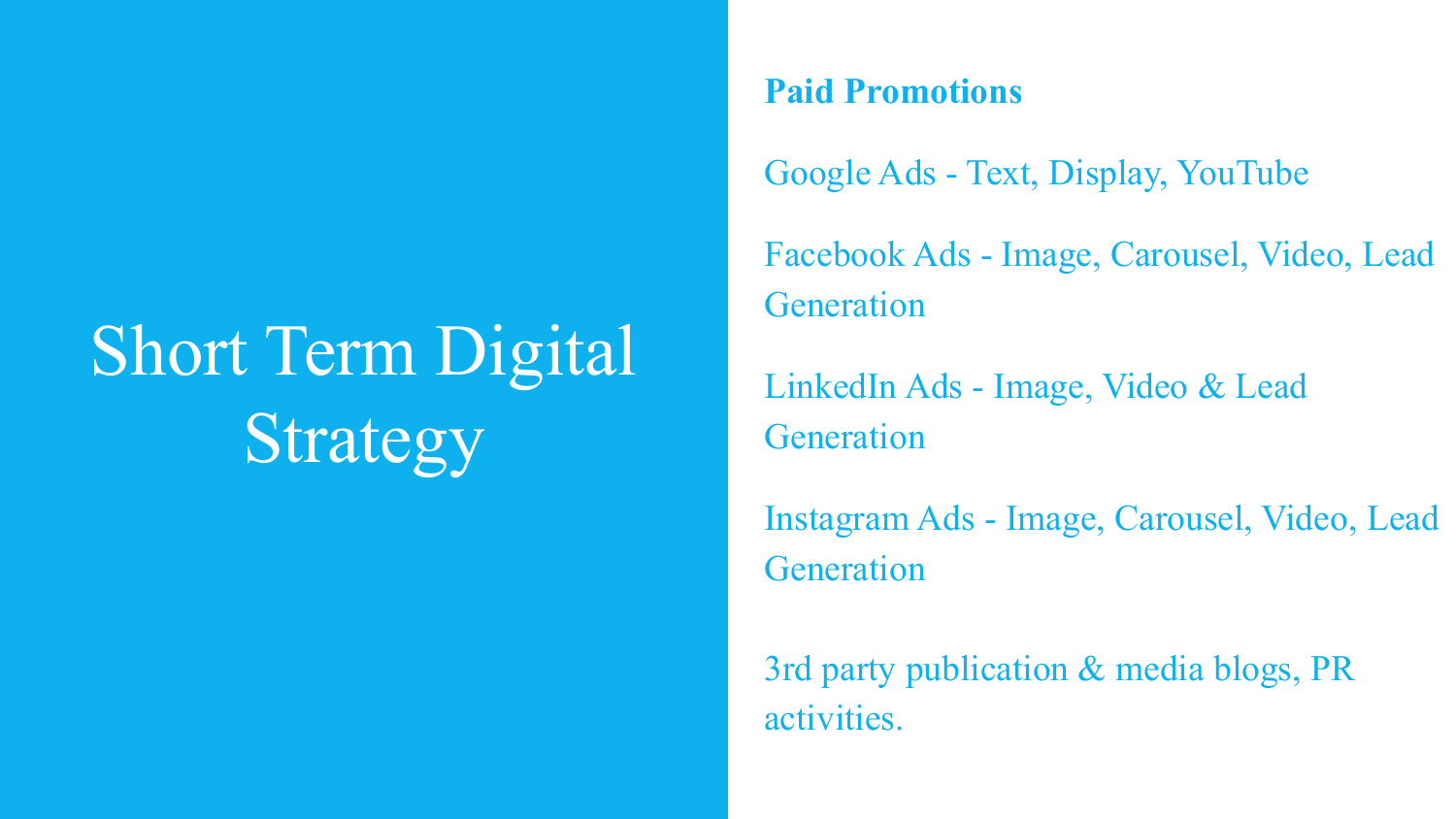# Long Term Digital Strategy

**Organic Activities - To Meet Long Term Objective** 

Google My Business - Optimization & Review

SEO - On Page, Off Page and Other **Activities**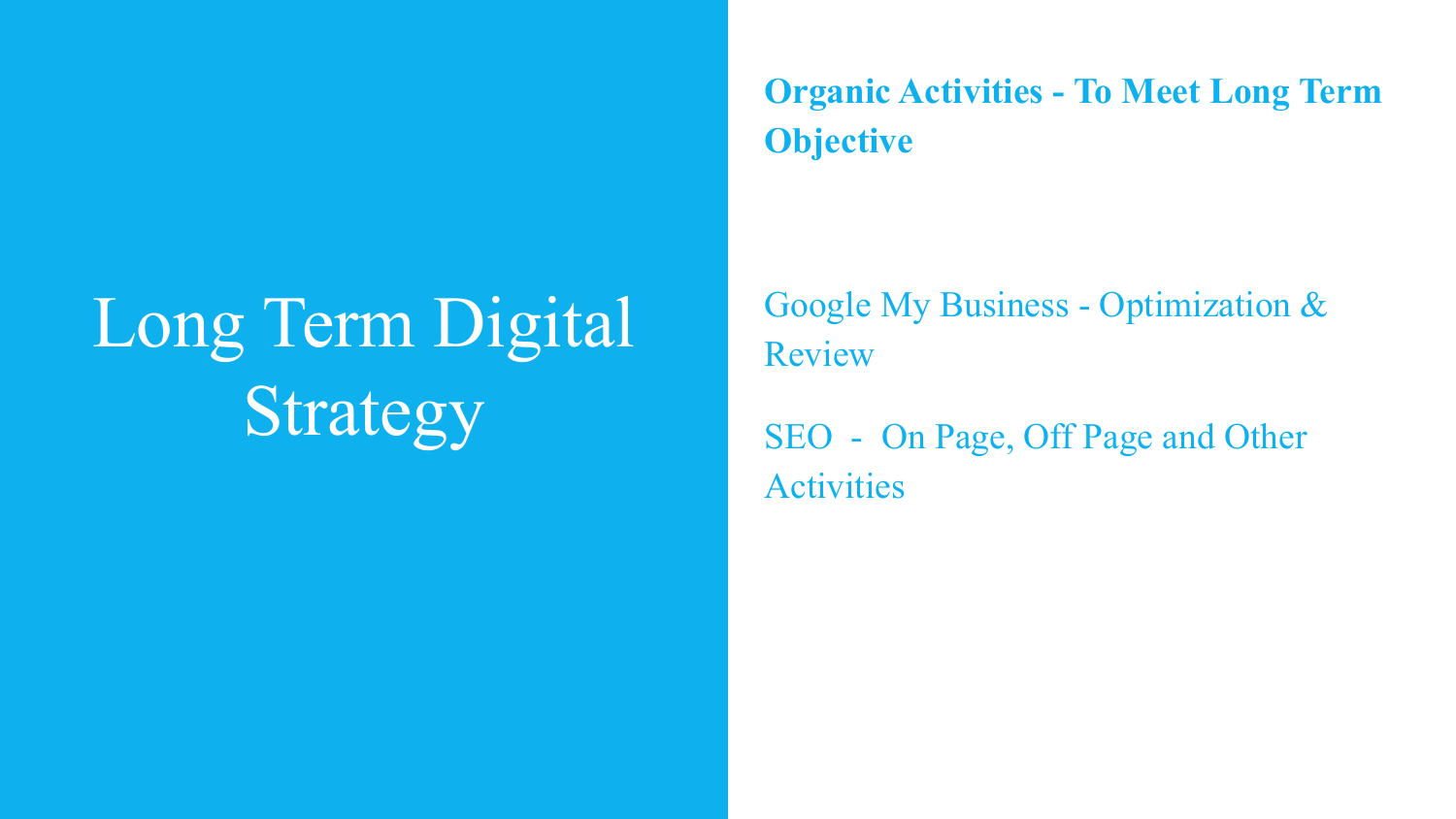# Social Branding Strategy

**Social Branding - To Meet Branding Objective**

Social Page Optimization - Facebook, Instagram, YouTube etc.

Social Media Management - Increasing Likes, subscribers

Shares, Video view, Followers, Post Likes, etc.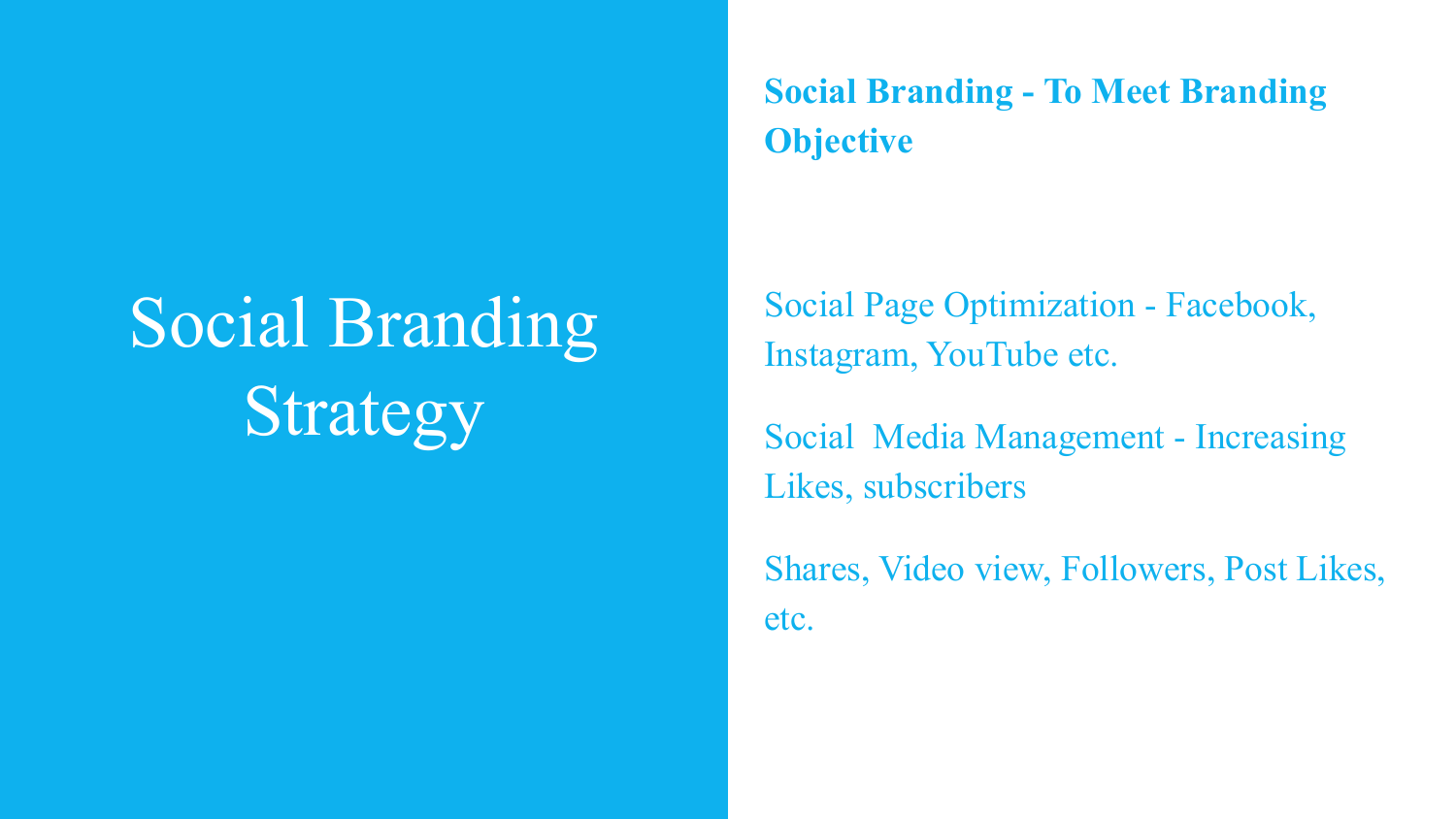## Mailing Solutions

Cloud Based Enterprise Secure Email

Mass Mailer (Newsletters, Campaign , Promotion.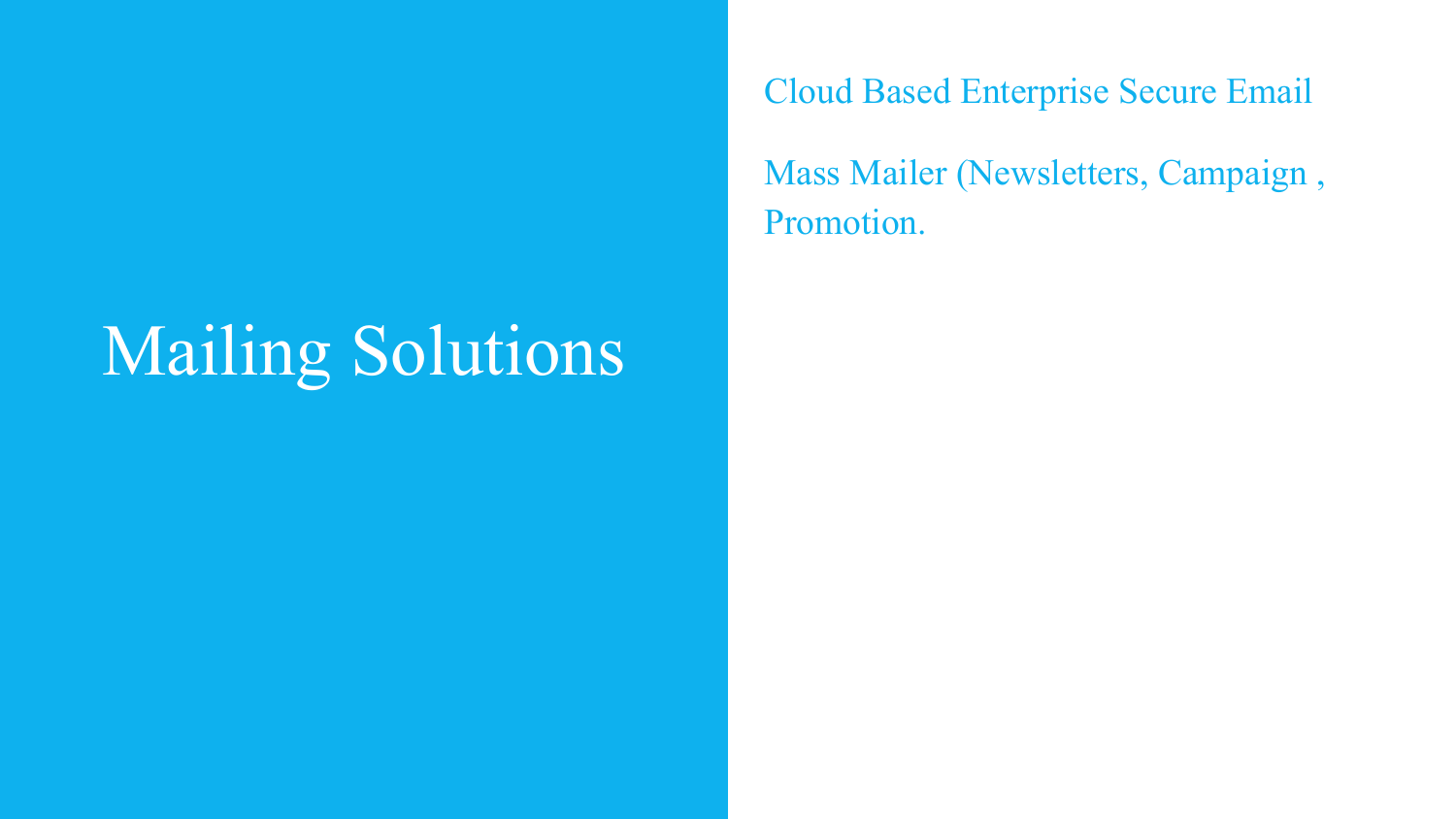# Some Successful DM (Digital Marketing) Projects

https://www.aurumwellness.in/ https://www.dermatologydiaries.com/ https://amarequip.com/ https://www.compusoftadvisors.com/ <http://myportservicesindia.com/> <https://www.energetica-india.net/> <https://www.katewala.com/> <https://btattoos.in/> <https://sealopack.com/> <https://preengineersdiagnosticlab.com/>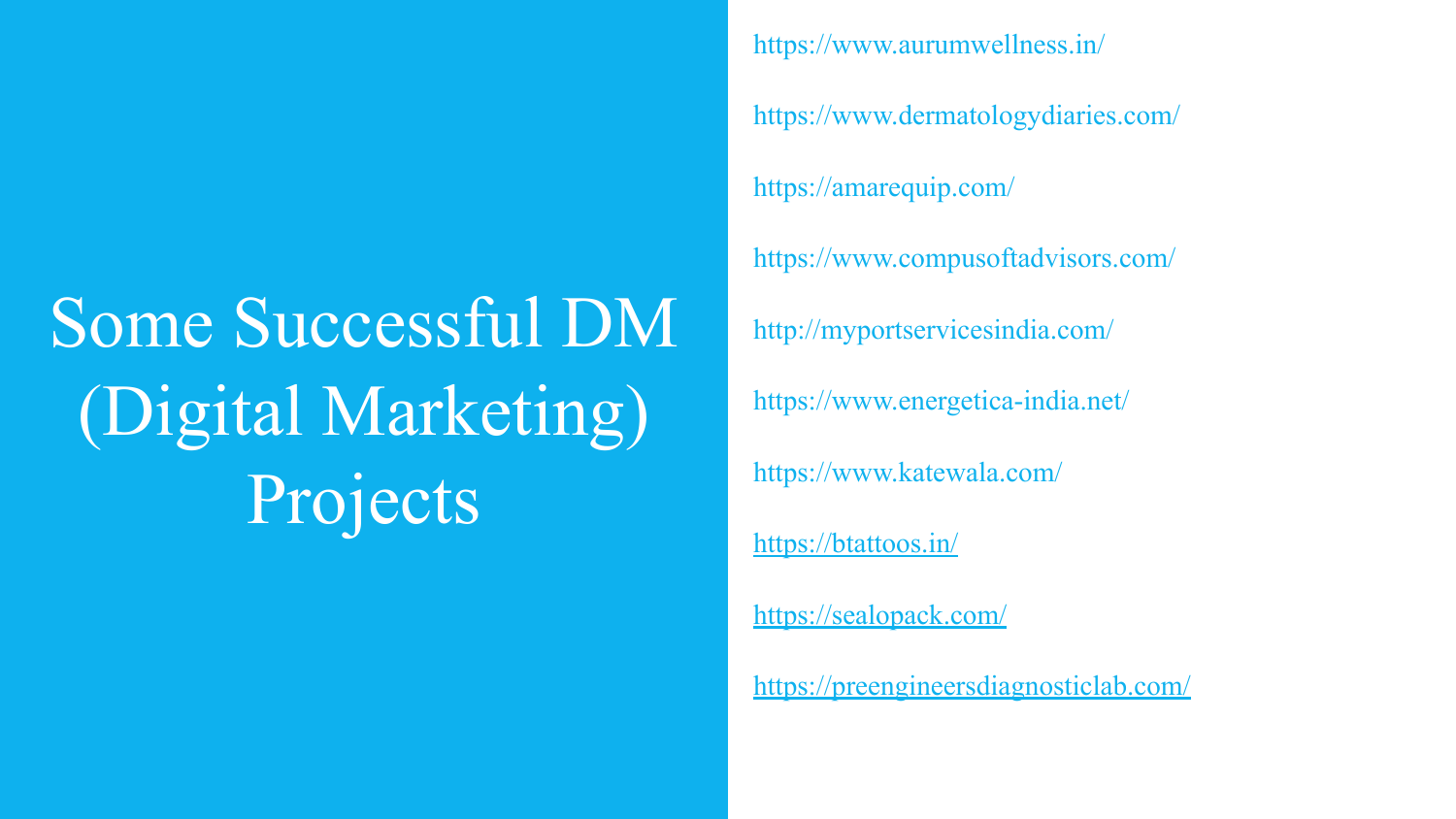### Aurum wellness

When they come to us, seldom does people visit this website. This app based website was not ranking even on the 10th page, it has not started getting good amount of visitors.

#### Ranking 1st page on Google

- best stress management counselling app in mumbai
- best anxiety management counselling app in mumbai
- best counselling app for loneliness
- best Postpartum depression counselling app in mumbai
- psychologist counselling app
- anger management counselling app
- depression management counselling app
- family therapy app
- relationship counselling app
- marriage counselling app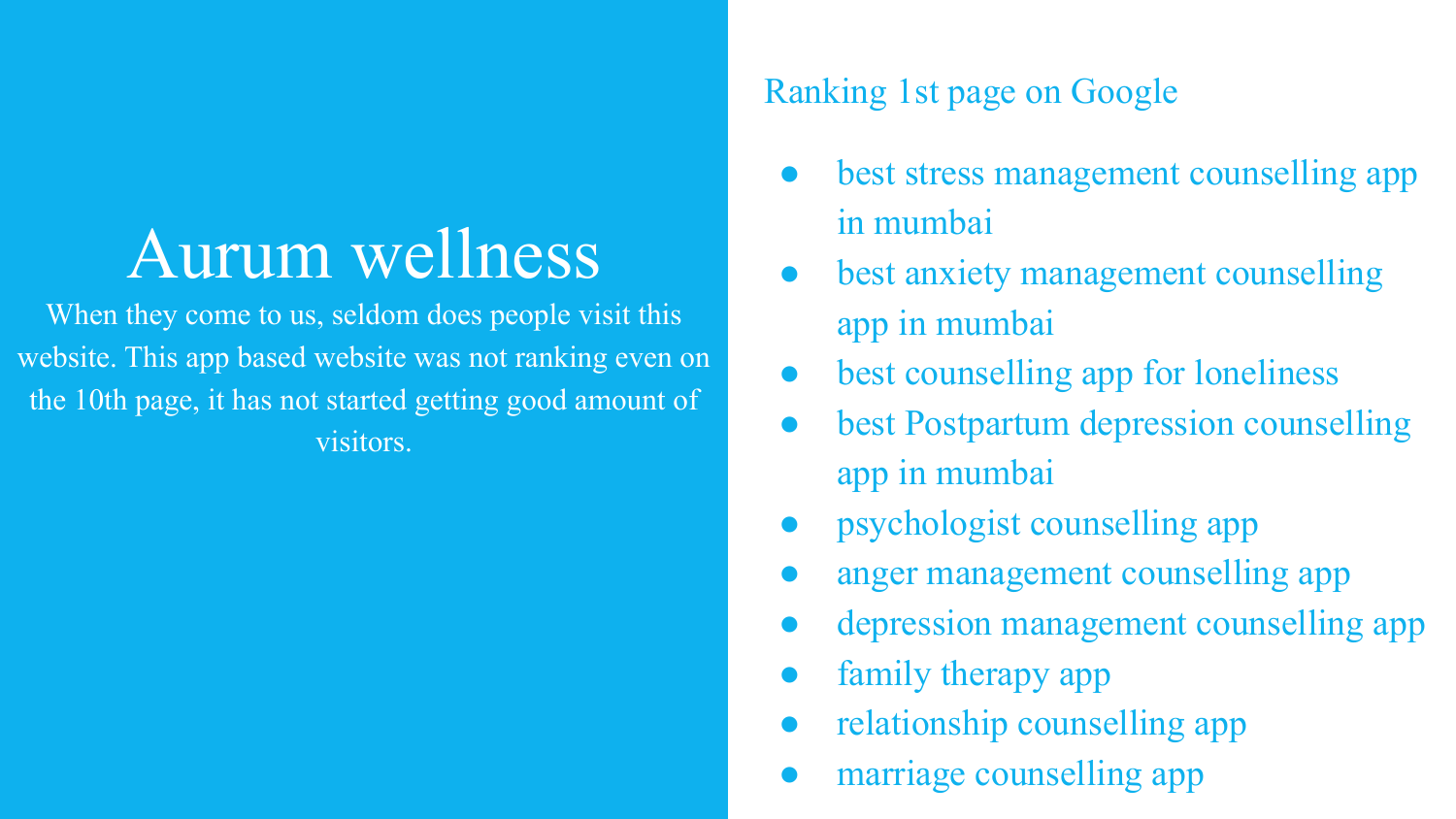## Compusoft Advisors

We have worked from the scratch for the project. We analyzed the website and did a comprehensive keyword research. WIthin a span of one year, the website is now enjoying a wonderful ranking on google.

#### Ranking 1st page on Google

- **CRM** consulting in Singapore
- Microsoft azure solutions vendors in mumbai
- Microsoft Gold Partner in Mumbai
- Office 365 partner in Mumbai
- Office 365 solutions in Mumbai
- Service call management
- **Space Management Solutions**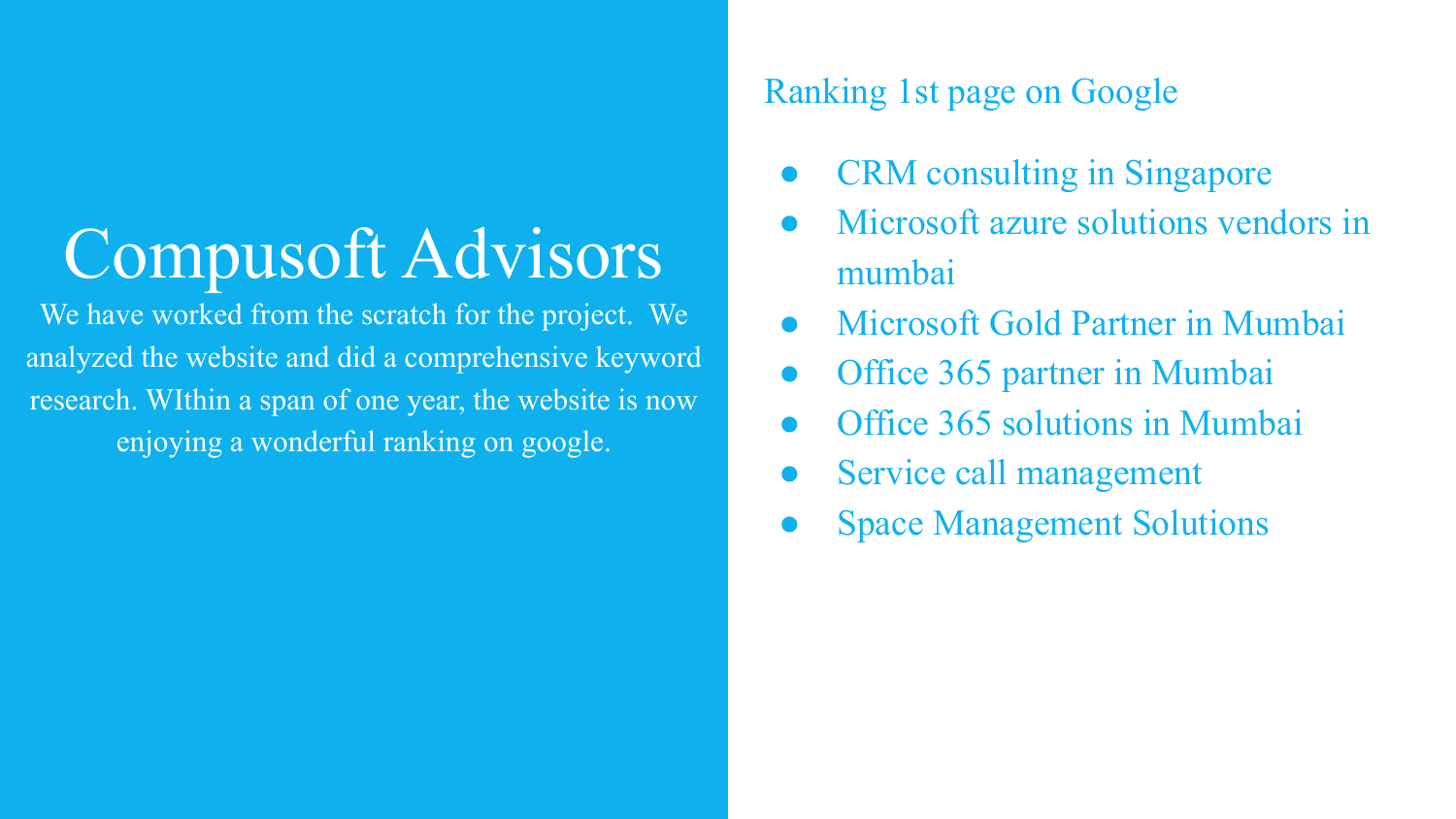## Latest Web Projects

https://myportservicesindia.com/

https://isoda.in/

https://prarupshares.com/

https://merishrushti.com/

https://fortfinance.in/

http://www.addonix.com/

https://www.bpml.in

https://opportunewealth.com/

https://amarchemistry.com/